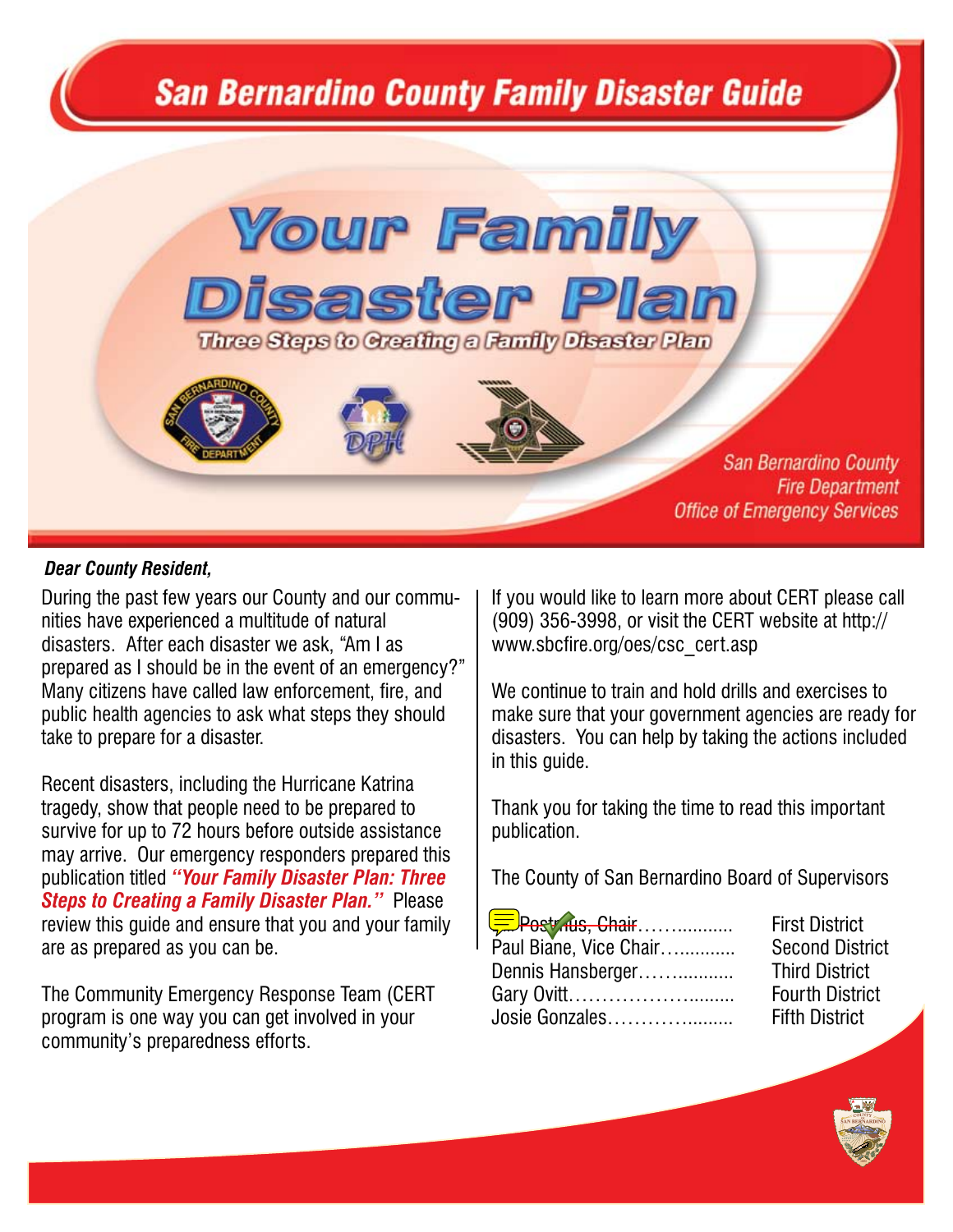**The three steps to creating a successful Family Disaster Plan are to Plan, Prepare, and Practice. Involving the entire family will let everyone know what to do in an emergency.** 

Contact your local fire department, emergency management office or local American Red Cross Chapter to gather information you need to create your plan.



**American Red Cross** 

- **Ask** about the specific hazards and risks that threaten your community *(e.g., fires, floods, and earthquakes)*.
- **Find** out how local authorities will warn you of a pending disaster and how information will be provided before, during and after a disaster.
- **Develop** a family communications plan. Include contact information for all family members. Include home, work, and school contact numbers, an out-of-town relative family members can call,

 a meeting location near home and an out-of-area meeting location. List



 local emergency numbers including the family doctor.

**Discuss** what your family needs to do to evacuate due to a fire or other emergency. Be ready to move fast. Teach everyone the best escape routes out of the home and where safe places in the home are in case of an earthquake and where to meet outside.

**If you must evacuate, listen to**  your local Emergency Alert Station (**EAS**) radio station for emergency information, such as a shelter location. See: **EAS** *located on inside back page.*



**• Plan to Shelter-in-Place.**  Shelter-in-place is used when it

 is safer to stay put and create a barrier between yourself and potentially contaminated air outside. When told to shelter-in- place, quickly bring your family and pets inside, lock doors, close windows, air vents and fireplace dampers. Take emer- gency supplies and go into the room you have chosen. Turn off air conditioning, forced air heating systems, exhaust fans and clothes dryers if possible. Seal all windows, doors and vents.

 *NOTE: Sheltering-in-place is a temporary measure intended to keep contaminated air outside.* **Plan for those with disabilities and other special needs.** Keep support items in a special place,

 so they can be found quickly. For those with home-health caregivers, an alternative plan is



 essential if the caregiver cannot make it to you. If the person has electrically operated life support equipment, develop a plan that may include alternate power sources for the equipment or relocation plans for the person. Go to http://www.redcross.org/ for more information.

**Plan for your pets. Take pets** with you if you evacuate. Be aware that pets other than service animals are not permitted in emergency public shelters for health reasons. In advance prepare a list of family,

 friends, boarding facilities, veterinarians, and pet- friendly hotels that could shelter your pets in an emergency.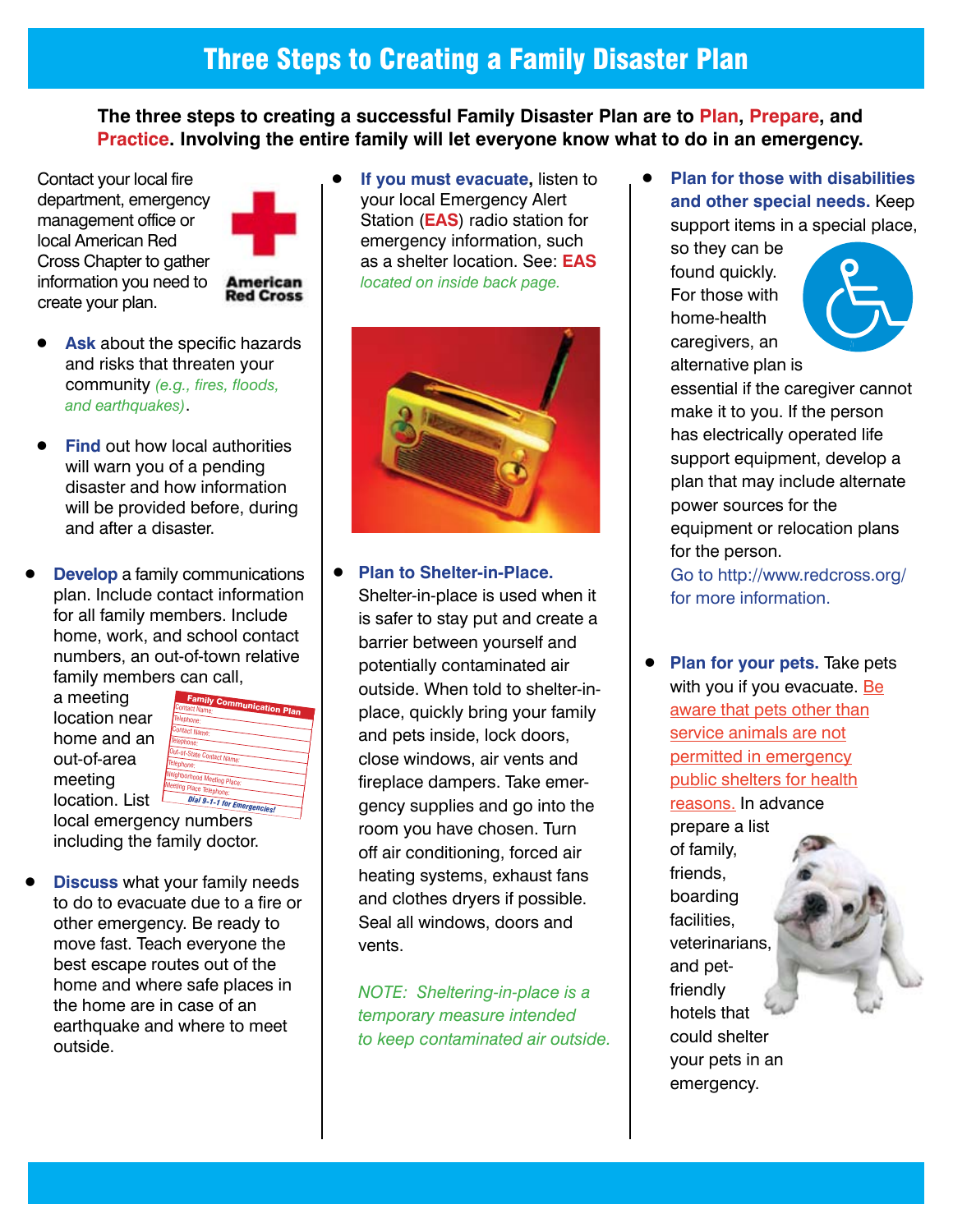# EVACUATION TIPS

### **You have been asked to leave:**

- Drive with your headlights on for visibility.
- Drive calmly with special attention to public safety vehicles.
- Do not attempt to re-enter the area until officials declare it safe for re-entry.

### **And if there's time…**

- Be sure that all windows and doors are closed.
- Open curtains and window coverings.
- $\bullet$  Lock your home.
- $\bullet$  Cluster lawn furniture and other things that might snag firefighter hose lines.
- $\bullet$  Leave exterior lights on, it helps firefighters find the house in the smoke.
- Don't leave garden sprinklers on, they can waste critical water pressure.
- If instructed to do so, shut off water, gas, and electricity before leaving.
- Post a note telling others when you left and where you are going.
- Listen to your battery-powered radio and follow the instructions of local emergency officials.
- Wear protective clothing and sturdy shoes.
- <sup>l</sup> *Take your family disaster supply kit.*
- Buy a Weather Alert capable radio and listen to it whenever severe weather is



 forecast. Be sure to have extra batteries for the radio.

**http://www.sbcounty.org/sheriff**

## **Emergency Alert System (EAS)**

The **EAS** is an emergency warning system that provides the public with immediate information through radio, television, and cable TV if life and property are in danger from a man made or natural occurrence.

During an emergency, tune to your local **EAS** radio broadcast station listed below.



| <b>EAS Stations:</b> |                                | Additional information available at: |  |  |
|----------------------|--------------------------------|--------------------------------------|--|--|
| 95.1 FM              | <b>KFRG</b> Valley/High Desert | www.sbcfire.org                      |  |  |
| 93.3 FM              | <b>KBHR</b> Big Bear Valley    | www.redcross.org                     |  |  |
| 98.9 FM              | <b>KHWY High Desert</b>        | www.oes.ca.gov                       |  |  |
| 102.3 FM             | <b>KZXY</b> Victor Valley      | www.ready.gov                        |  |  |
| 107.7 FM             | KCDZ Morongo/Joshua Tree       | www.fema.gov                         |  |  |
| 1620 AM              | <b>Caltrans Information</b>    | http://newweb.wrh.noaa.gov/sgx/      |  |  |

San Bernardino County Emergency Information Line (909) 355-8800 — *Recorded Information Only* To report an emergency, call 9-1-1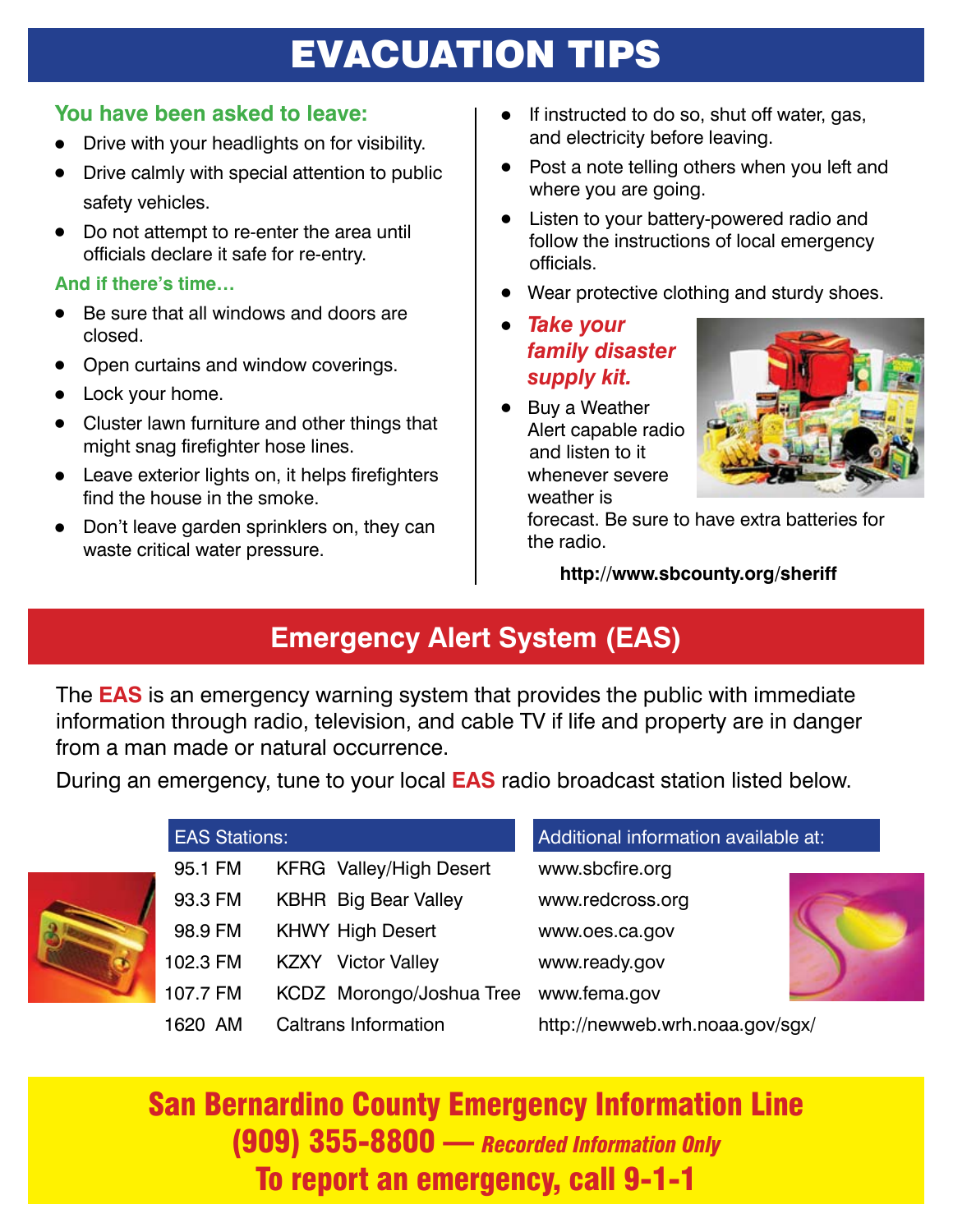### Step 2 to Creating a Family Disaster Plan — *PREPARE THE FAMILY*

#### **When ordered to evacuate,**

there may be little or no time to shop or search for the supplies you and your family will need.

#### **Assemble a disaster supply kit**

and keep it up to date. A kit will help

you respond to a disaster. A disaster supply kit has basic items a family



needs to stay safe and be more comfortable during and after a disaster. Disaster supply items should be stored in a portable container as close as possible to an exit door. Consider using a small-wheeled trash can or large backpack.

#### **Review your kit contents** at

least once a year or as family needs change. Have emergency supplies in your vehicle and at work.

#### **Vehicle kit can include:**

 $\Box$  Flashlight, extra batteries and bulbs, and maps.



- First aid kit and manual.
- White distress flag.
- $\Box$  Tire repair kit, jumper cables,

 air pump, and flares/reflectors.

 $\Box$  Bottled water and non-

 perishable food items.

- $\Box$  Seasonal Supplies: Winter – blanket, hat, gloves, shovel, sand, tire chains, windshield scraper, fluorescent distress flag; summer – sunscreen lotion, shade items *(umbrella, wide brimmed hat, etc.).*
- Consider using a small wheeled piece of luggage or a backpack for the kit.

### **Home Kit Contents:**

- $\Box$  Food for three days and manual can opener.
- **Q** Water *(one gallon per person per day)* for three days.
- $\Box$  Battery operated radio/ television and extra batteries.
- $\Box$  Flashlight with extra batteries.
- $\Box$  First aid kit and first aid manual.
- $\Box$  Sanitation and hygiene items *(hand sanitizer, moist towelettes, plastic garbage bags and ties, and toilet paper).*
- $\Box$  Matches in waterproof container.
- $\Box$  Whistle.
- $\Box$  Extra clothing and blankets.
- $\Box$  Kitchen accessories and cooking utensils.
- $\Box$  Photocopies of identification and important documents.
- $\Box$  Cash and coins.
- $\Box$  Special needs items such as prescription medications, eye glasses, contact lens solution, and hearing aid batteries
- $\Box$  List of phone numbers: medical providers, schools, etc.
- **q** Local map *(e.g. Thomas Guide, AAA, etc.).*
- $\Box$  Items for infants such as formula, diapers, bottles, and pacifiers.
- $\Box$  Tools, pet supplies, a local area map, and other items unique to the needs of the family.
- $\Box$  Filter mask for each member of the family.
- $\Box$  Bleach to sanitize water.

#### **If you live in a cold climate,**

it is possible that you will not have heat during or after a disaster. Consider clothing and bedding needs. Be



sure to include one set of the following for each person:

- $\Box$  Jacket or coat
- $\Box$  Long pants and long sleeve shirt
- $\Box$  Sturdy shoes
- $\Box$  Hat, gloves, and scarf
- $\Box$  Sleeping bag or warm blanket

#### **Locate and keep clear**

the utility shut-off points for your home gas, electricity, and water lines. If a special tool is



needed, keep the tool near the valve or switch.

### **Prepare an inventory of home**

**items.** This can be supplemented with photographs. Keep the inventory in a safe place away from the home such as a safe deposit box.

Post emergency phone numbers by the phone. Include the radio frequency of your local **EAS** radio station *(see inside back cover)* and the other alerts/alarms the local community uses to notify the residents of an

incident.

**Keep** fire extinguishers and smoke detectors current and in working order.



### **Complete and carry**

the wallet emergency information cards located at the bottom of this brochure. Update the cards as changes occur.

### **Locate home/work evacuation**

**routes** and become familiar with potential obstacles. Know alternative routes in case the primary evacuation route is blocked.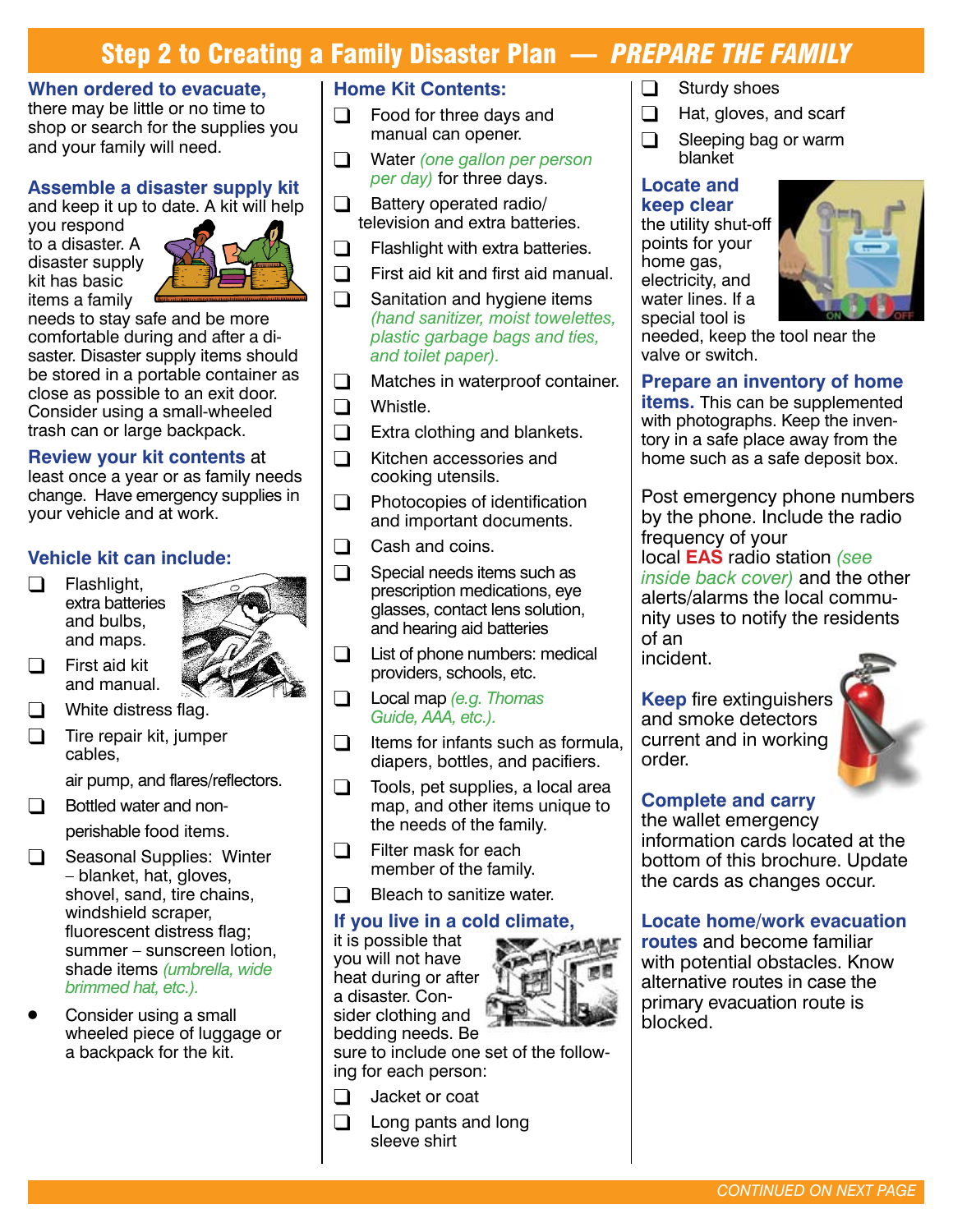### *PREPARE THE FAMILY continued*

**Be Weather Wise.** Listen for Watches, Warnings, and other weather related information from the National Weather Service. Flash floods happen often in our County as do winter storms and high winds. Visit www.wrh.noaa.gov for more weather information.

**Become Involved.** Take a **Community Emergency Response Team (CERT)** training class and a first aid/CPR class. For more

information or to receive CERT training, contact your local emergency management office, fire or



police department. If you would like to learn more about CERT please call (909) 356-3998, or visit http://www.sbcfire.org/oes/csc\_cert.asp website.

**Meet with neighbors** and make plans to assist each other in the event of a disaster.

**Stay Informed.** Know what is happening in your community to reduce the risks and hazards identified for your community.

**Prepare** to survive for at least 72 hours and possibly up to seven days without outside assistance. Besides the emergency supplies, use the food in your home, starting with refrigerated items, then frozen items, and last the non-perishable foods.

**Keep the gas tank of your car** at least half full at all times.



### Step 3 to Creating a Family Disaster Plan — *PRACTICE YOUR PLAN*

It is important to discuss and practice your Family Disaster Plan at least **twice a year**. A good time to practice the plan is the weekend that daylight savings starts and ends.

- **Practice** evacuating from your home and meeting outside.
- **Walk and drive** evacuation routes.
- **Call** your out-of-state contact.
	- **Talk** about the practice drill with your family. If a part of the plan did not work, change the plan to make it work or to improve the plan.
- <sup>l</sup> **Update** parts of the plan that have changed such as telephone numbers, school and work locations, emergency contact information, insurance information, and copies of important documents, etc.
- <sup>l</sup> **Check your Disaster Supply Kit** and replace items that are date expired or damaged. Make sure radios and flashlights work. Inspect containers and replace them if cracks or other damage is present.
- **Check** batteries and/or working condition of smoke detectors and carbon monoxide monitors.
- <sup>l</sup> **Replace** clothing, prescription items, glasses, contacts, etc. if they are out-of-date or no longer fit.

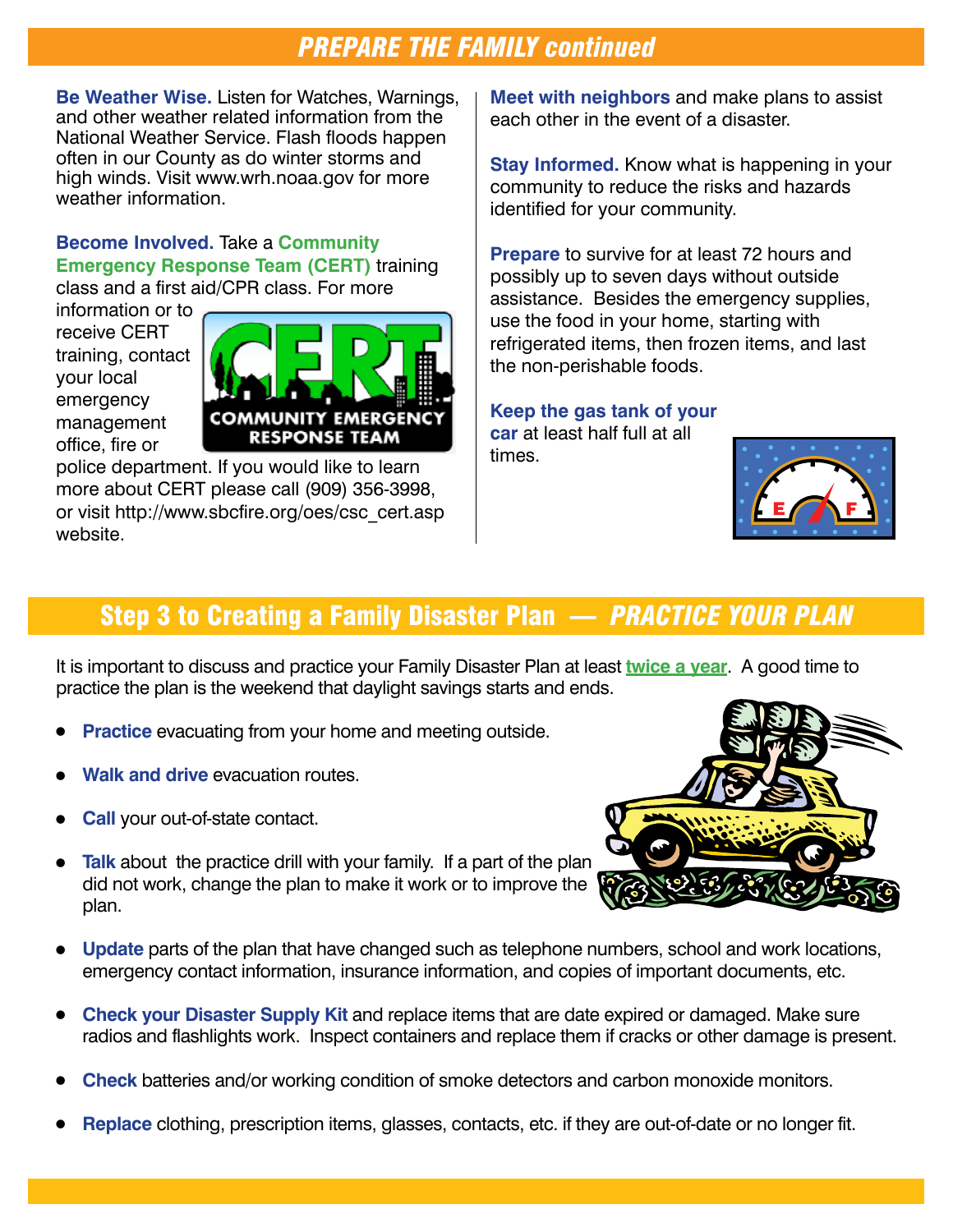### How to Keep Your Family Healthy During a Disaster

### DISEASE PREVENTION

Your first line of defense on fighting illness is to wash your hands frequently.

- $\bullet$  Wet your hands and apply soap.
- $\bullet$  Rub your hands together and scrub



 10-15 seconds, rinse well, and dry.

 $\bullet$  Use an antibacterial towelette or a hand sanitizer if you can not wash your hands with soap and water.

### WATER SAFETY

If a "boil water" order is issued, residents should not use the water



for drinking, washing dishes and utensils, hand washing or cooking. Safe water for drinking, cooking, and personal hygiene includes bottled, boiled, or treated water.

• Boil water for one minute and let cool before using.

*Water purification may be used as an alternate method where gas and electricity is not available.*

• Purify water by adding eight drops *(¼ teaspoon)* of house hold bleach, such as Clorox or Purex, per gallon of clear water and 16 drops *(½ teaspoon)* per gallon of cloudy water. Mix well and let stand for 30 minutes before using.

### FOOD SAFETY

Food may not be safe to eat during and after an emergency due to power outages. A power outage of two hours or less is not hazardous to food that is stored in a properly functioning refrigerator or freezer. Should a long-term power outage occur, take these actions to keep food safe:

- Group packages of food together and keep refrigerator and freezer doors closed as much as possible.
- $\bullet$  Add block or dry ice to your refrigerator if it is expected to be off longer than 4 hours.
- $\bullet$  Discard foods that have an unusual odor, color, or texture.
- Discard canned foods that are bulging, opened, or damaged.
- $\bullet$  If canned food has come in contact with floodwater or storm water, remove the labels, wash the cans, and dip them in a solution of 1 cup of bleach in 5 gallons of water. Re-label the cans.

### PREVENTING CARBON MONOXIDE POISONING

Carbon monoxide (CO) is an odorless, colorless gas that can cause sudden illness and death if you



breathe it. When power outages occur you may use alternative sources of fuel or electricity for heating, cooling, or cooking.

- Do not use these sources in your home, garage, or camper because CO can build up and poison the people and animals inside.
- Use caution when operating these sources to prevent fire.

### PROTECTING YOURSELF FROM CHEMICALS

During emergencies such as earthquakes, hurricanes, and floods, chemicals that can harm people's health may be released from



businesses, homes, and other sources into the environment.

- Remove and isolate contami- nated clothing and shoes. In case of skin or eye contact with substance, immediately flush skin or eyes with running water for a least 20 minutes.
- **If you suspect someone has been poisoned by a chemical, call 9-1-1.**



For more information to prepare for a Public Health emergency call (800) 782-4264, or go to the website at:

**www.sbcounty.gov/dph**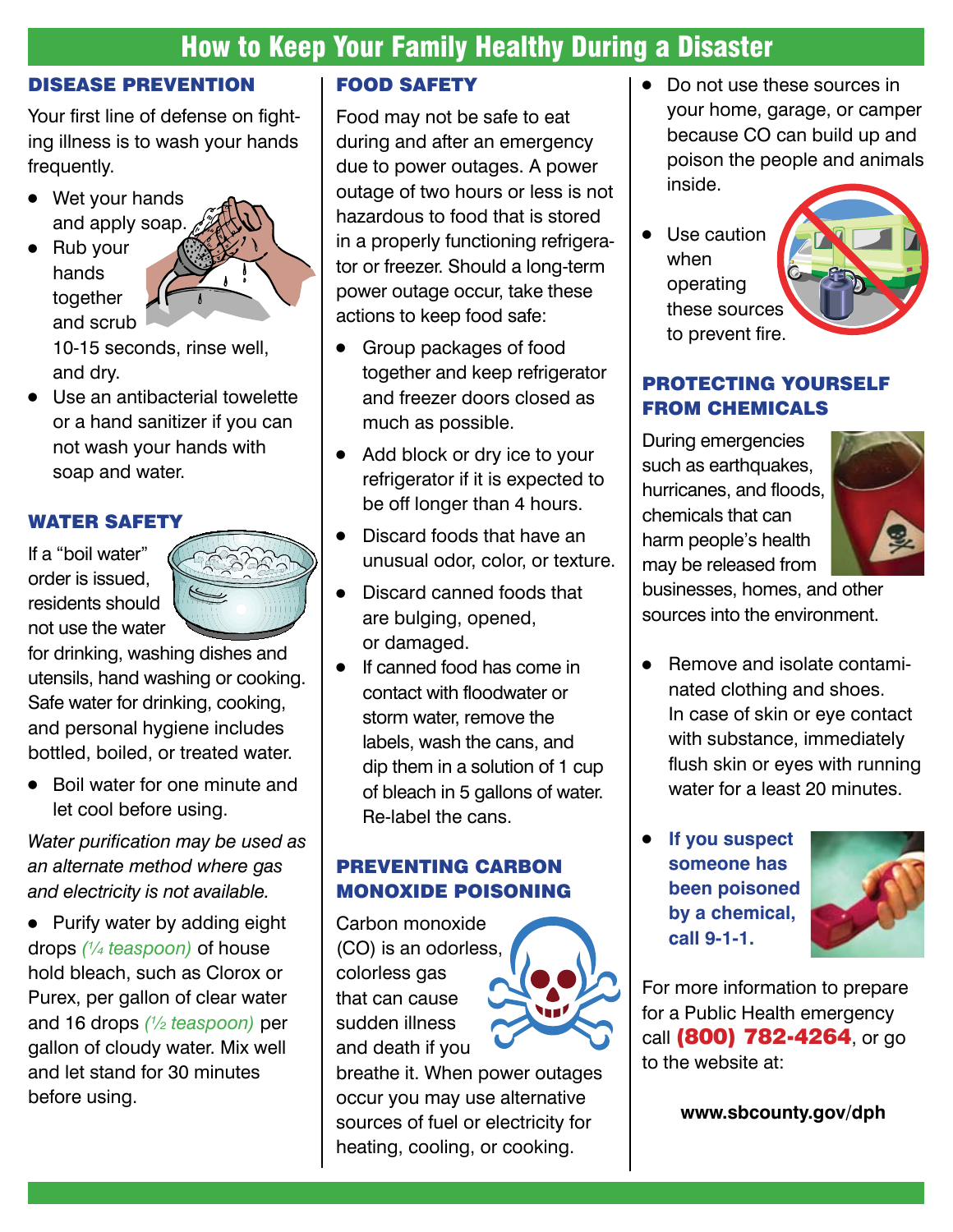# EVACUATION TIPS

### **You have been asked to leave:**

- Drive with your headlights on for visibility.
- Drive calmly with special attention to public safety vehicles.
- Do not attempt to re-enter the area until officials declare it safe for re-entry.

### **And if there's time…**

- Be sure that all windows and doors are closed.
- Open curtains and window coverings.
- Lock your home.
- $\bullet$  Cluster lawn furniture and other things that might snag firefighter hose lines.
- $\bullet$  Leave exterior lights on, it helps firefighters find the house in the smoke.
- Don't leave garden sprinklers on, they can waste critical water pressure.
- If instructed to do so, shut off water, gas, and electricity before leaving.
- $\bullet$  Post a note telling others when you left and where you are going.
- Listen to your battery-powered radio and follow the instructions of local emergency officials.
- Wear protective clothing and sturdy shoes.
- <sup>l</sup> *Take your family disaster supply kit.*
- Buy a Weather Alert capable radio and listen to it whenever severe weather is



 forecast. Be sure to have extra batteries for the radio.

**http://www.sbcounty.org/sheriff**

# **Emergency Alert System (EAS)**

The **EAS** is an emergency warning system that provides the public with immediate information through radio, television, and cable TV if life and property are in danger from a man made or natural occurrence.

During an emergency, tune to your local **EAS** radio broadcast station listed below.



### EAS Stations:

| 95.1 FM  | <b>KFRG</b> Valley/High Desert |
|----------|--------------------------------|
| 93.3 FM  | <b>KBHR</b> Big Bear Valley    |
| 98.9 FM  | <b>KHWY High Desert</b>        |
| 102.3 FM | <b>KZXY</b> Victor Valley      |
| 107.7 FM | KCDZ Morongo/Joshua Tree       |
| 1620 AM  | Caltrans Information           |
|          |                                |

### Additional information available at:

www.sbcfire.org www.redcross.org www.oes.ca.gov www.ready.gov www.fema.gov



http://newweb.wrh.noaa.gov/sgx/